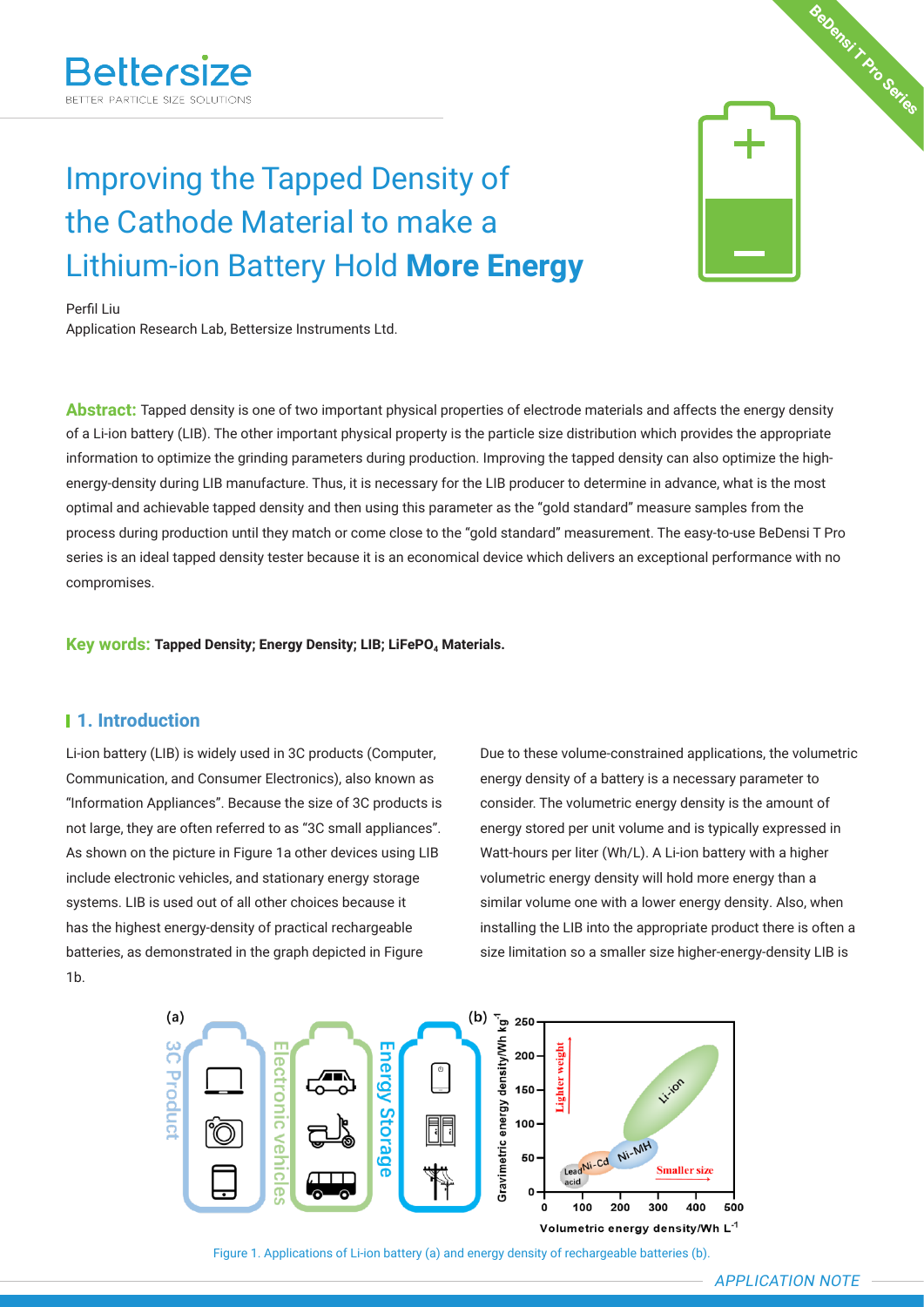Table 1. Theoretical and tapped density of cathode materials.

| <b>Cathode Materials</b>      | Li $(Ni_xCo_yMn_z)O_2$ | LiFePO <sub>A</sub> | LiMn <sub>2</sub> O <sub>A</sub> | LiCoO <sub>2</sub> |
|-------------------------------|------------------------|---------------------|----------------------------------|--------------------|
| Theoretical density $(g/cm3)$ | 4.85                   | 3.60                | 4.31                             | 5.10               |
| Tapped density $(g/cm3)$      | $2.6 - 2.8$            | $0.80 - 1.10$       | $2.20 - 2.40$                    | 2.80-3.00          |

a definite advantage in volume-constrained systems. So far, although extensive studies have been done to increase the energy density and power in LIBs, the achieved energy storage capability is still not adequate to meet the growing markets demand.<sup>[1]</sup>

To achieve a high volumetric energy density, the active materials in the LIB cathode electrode must have high tapped density. Table 1 shows the difference between the theoretical and the tapped densities of active materials in a typical cathode. These active materials include  $LiCoO<sub>2</sub>$ (LCO), Li (Ni<sub>x</sub>Co<sub>v</sub>Mn<sub>z</sub>)O<sub>2</sub> (NCM), LiFePO<sub>4</sub> (LFP) and LiMn<sub>2</sub>O<sub>4</sub>. In general, the tapped density is massively related to the particle size, particle size distribution, morphology, etc. [2] It is expected that the density can be improved by optimization the production process. Several parameters can specifically be optimized such as precursor preparation, calcination, and grinding. Cathode active materials are mixed with a binder or conductive agent and coated on an Aluminum collector followed by roll pressing. The packaging density of electrodes will be improved to hold more energy with the same volume.

The grinding time directly influences the particle size distribution (PSD) of the cathode powder materials. The PSD has a great influence on the tapped density. The primary goal of this application note was to see the relationship of the PSD on the tapped density of LIB cathode materials.

# **2. Experimental**

The tapped densities of two LiFePO<sub>4</sub> (LFP) samples prepared under different grind times were characterized using the BeDensi T2 with two workstations. The experiments were tested in accordance with ASTM B527-20 standard, with 50 g sample being used to pour into the cylinder. [3] The drop height used was 3 mm and the tapping speed was 200 taps/ min and the total tapping time lasted 8 minutes. The particle size distribution of the samples was measured in less than a minute by laser diffraction using the Bettersizer ST.

# **3. Results**

#### 3.1 Tapped Density

The figure 2a shows that the tapped volume of LFP-1 and LFP-2 powders is 55.5 ml and 46.0 ml, respectively. The calculation reports from the instrument display that the tapped density for LFP-1 was 0.89  $(g/cm<sup>3</sup>)$  for LFP-2 was 1.08  $(g/cm<sup>3</sup>)$ . 10 replicates were reported in figure 2b for each sample, which confirms that the test results were highly repeatable. There are three reasons for the accurate and repeatable results: a) the test method meets the ASTM B527-20 standard b) the tester has a device that rotates the cylinder to minimize any possible separation of the mass during tapping c) the cylinders are graduated and are read from 3 different angles as shown in figure 3, and then a mean value is obtained from all three readings to ascertain an average value which is used to calculate the tapped density.



Figure 2. (a) sample volume changes during tapping, (b) 10 repeat sample measurements of tapped density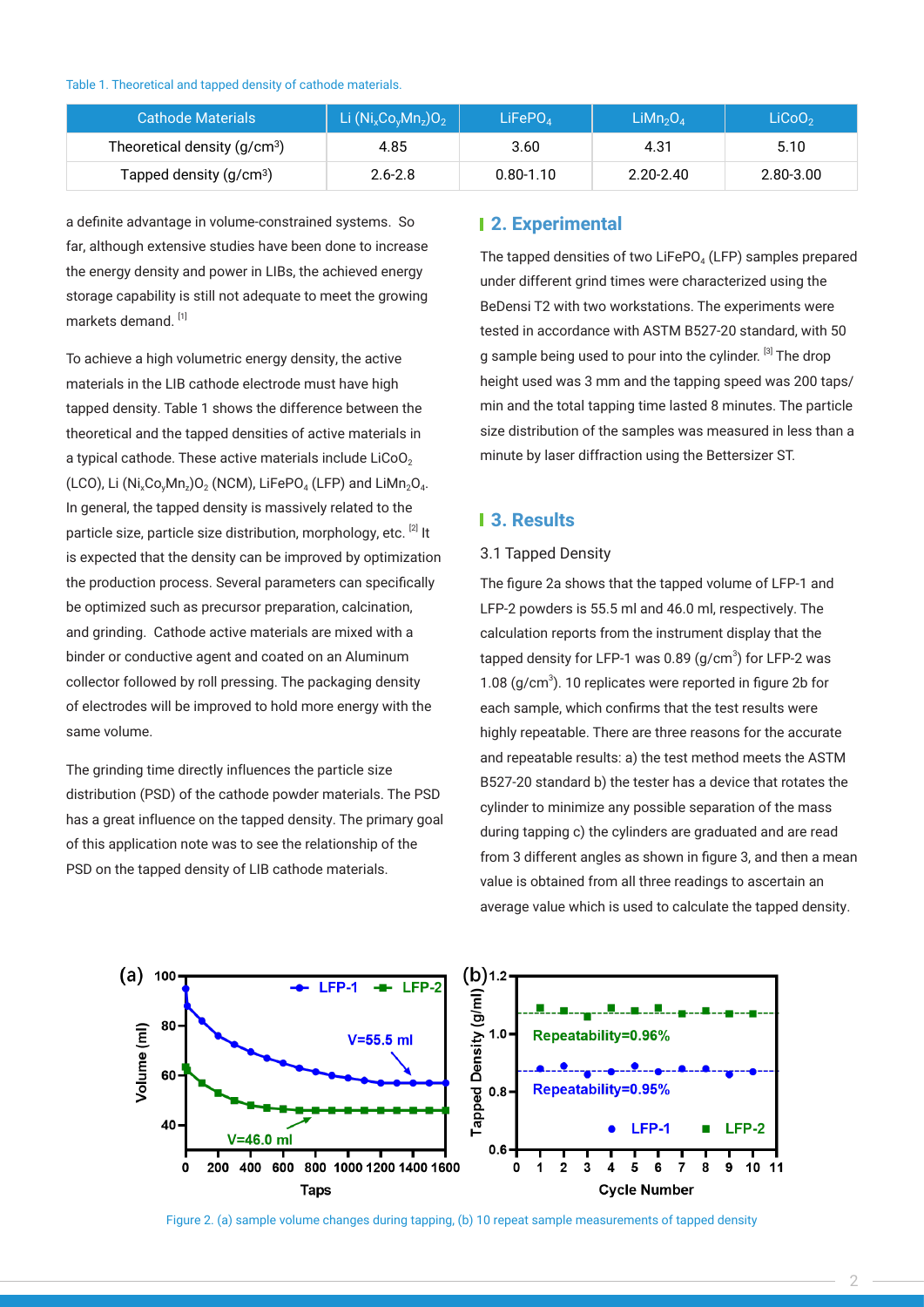



Figure 3. The BeDensi T2 Pro with the easy-to-read graduated cylinders Figure 4. The PSD of two samples ranging from 0.28 to 38.41

|         | .                   |                  |                  |                 |                         |
|---------|---------------------|------------------|------------------|-----------------|-------------------------|
| Sample  | $(D_{\min}(\mu m))$ | $D_{10} (\mu m)$ | $D_{50} (\mu m)$ | $D_{90}(\mu m)$ | $D_{\text{max}}(\mu m)$ |
| $LFP-1$ | 0.28                | 1.10             | 4.08             | 12.21           | 38.41                   |
| LFP-2   | 0.28                | 1.46             | 9.21             | 18.07           | 38.41                   |

#### Table 1. Theoretical and tapped density of cathode materials.

#### 3.2 Particle size distribution (PSD)

After the tapped density measurements, the particle size distributions (PSD) of the two LFP were studied. The results, as displayed in figure 4, show that PSDs of both samples have the same range of 0.28 to 38.41μm, while the D50 for LFP-2 are 9.21μm, compared to 4.08μm for LFP-1.

So, both samples have the same PSD range, while the D50 of LFP-1 is smaller than LFP-2 leading to a lower tapped density. Ying et al. reported that the smaller the average particle size, the lower the tap-density is.  $[4]$  In this case, increasing the grinding time will reduce the particle size as illustrated by LFP-1 in figure 4.

The resultant effect of this reduction in size leads to a decreased density occupying a larger volume in these samples. To understand the relationship of tapped density and PSD, the tapped density tester and laser diffraction analyzer are necessary for you optimize the production process and manufacture high quality LIBs.

# **4. Conclusion**

The reports which the BeDensi T Pro Series instrument display confirm that the optimal tapped density has been attained by tuning particle size distribution. As one of important properties of cathode electrode material, tapped density should be improved during preparation process to make Li ion battery hold more energy in the same volume of material. Therefore, it is necessary for LIB manufacturer to employ an easy-to-use and highly efficient tapped density tester to characterize the tapped density of the electrode materials in rapid time. The BeDensi T Pro Series is ideally suitable to measure the electrode materials for research, development stages testing to production control.

# **5. Reference**

[1] El Kharbachi, A., et al. Exploits, advances and challenges benefiting beyond Li-ion battery technologies. J. Alloys Compd., 817 (2020)

[2] Yang, S., et al. High Tap Density Spherical Li $\text{Ni}_{0.5}\text{Mn}_{0.3}\text{Co}_{0.2}$ ] O<sub>2</sub> Cathode Material Synthesized via Continuous Hydroxide Coprecipitation Method for Advanced Lithium-Ion Batteries. Int. J. Electrochem., 9 (2012).

[3] ASTEM B527-20 Standard: Test Method for Tap Density of Metal Powders and Compounds.

[4] Ying J, et al. Preparation and characterization of highdensity spherical LiNi<sub>0.8</sub>Co<sub>0.2</sub>O<sub>2</sub> cathode material for lithium secondary batteries. J. Power Sources, 99 (2001)